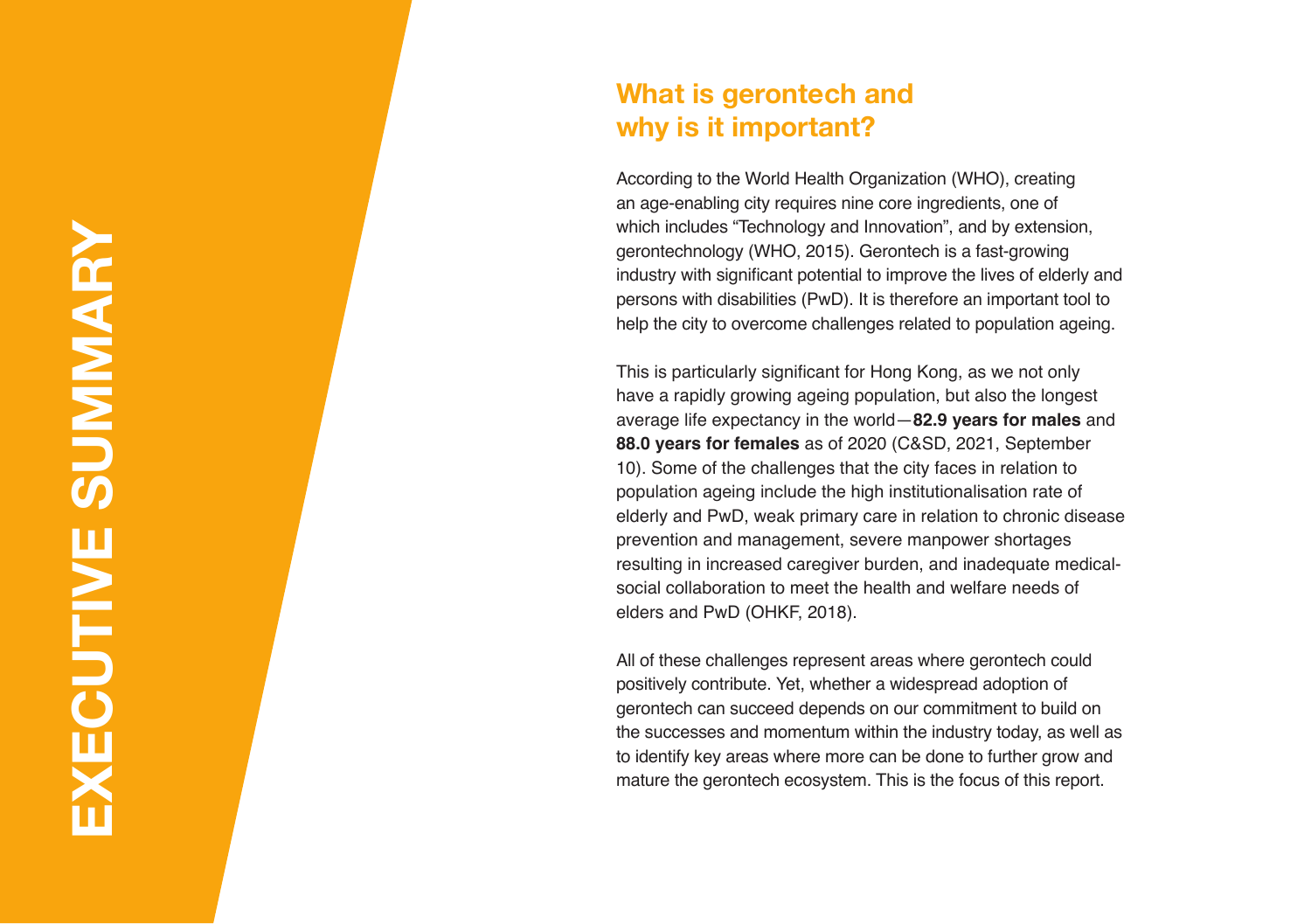# **How has Hong Kong's gerontech ecosystem developed in the past few years?**

In 2017, Our Hong Kong Foundation (OHKF) partnered with the Hong Kong Council of Social Service (HKCSS) to publish Hong Kong's **first ever gerontechnology report**, titled *Gerontechnology Landscape Report* (OHKF, 2017, June). The report identified 24 gaps representing areas of insufficiency and opportunities facing the ecosystem.

When we first published that report, many stakeholders were still exploring gerontech. But in the past years, **since the report's publication, Hong Kong's gerontech ecosystem has organically blossomed through the launching of many gerontech-related initiatives by both public and private parties.** Given the notable difference in circumstances from then to now, **it is therefore high time to reconsider and re-formulate our holistic analysis of Hong Kong's gerontech ecosystem.**

The first section of our report looks at the extent to which the 24 gaps have improved. To do this, we conducted a survey to gather data on the development of Hong Kong's gerontech ecosystem with relevant stakeholders. **The survey revealed that, on the whole, Hong Kong's gerontech ecosystem has improved** in the past years. Some of the most improved gaps include awareness, government risk aversion, and applied research funding, while many other gaps also saw some improvement.

However, there are three gaps that have worsened, including insufficient retirement protection, academics' lack of incentives to pursue gerontech research, and complicated medical device registration processes.

Put together, our survey findings suggest that there remain many areas within Hong Kong's gerontech ecosystem that need more support or attention. As such, the remaining chapters of the report considers how key levers can address and overcome these gaps, which we hope can enhance Hong Kong's gerontech ecosystem in the coming years.

**Figure I** illustrates the key levers identified, as well as the overall storyline and structure of this report. In 2017, Hong Kong's gerontech ecosystem was very fragmented, represented by the funnel with several cracks. Due to all the improvements in initiatives as well as an increase in the number of supply-side and demand-side players, we now have a solidified funnel under "Present" in the figure. While these are positive signs, we believe that more can be done to further grow the gerontech ecosystem. As such, we have proposed strategic key levers under "Future" in the figure, which we believe can facilitate the expansion of the city's local gerontech ecosystem and enable a smoother flow of gerontech products and services from supply-side to demand-side.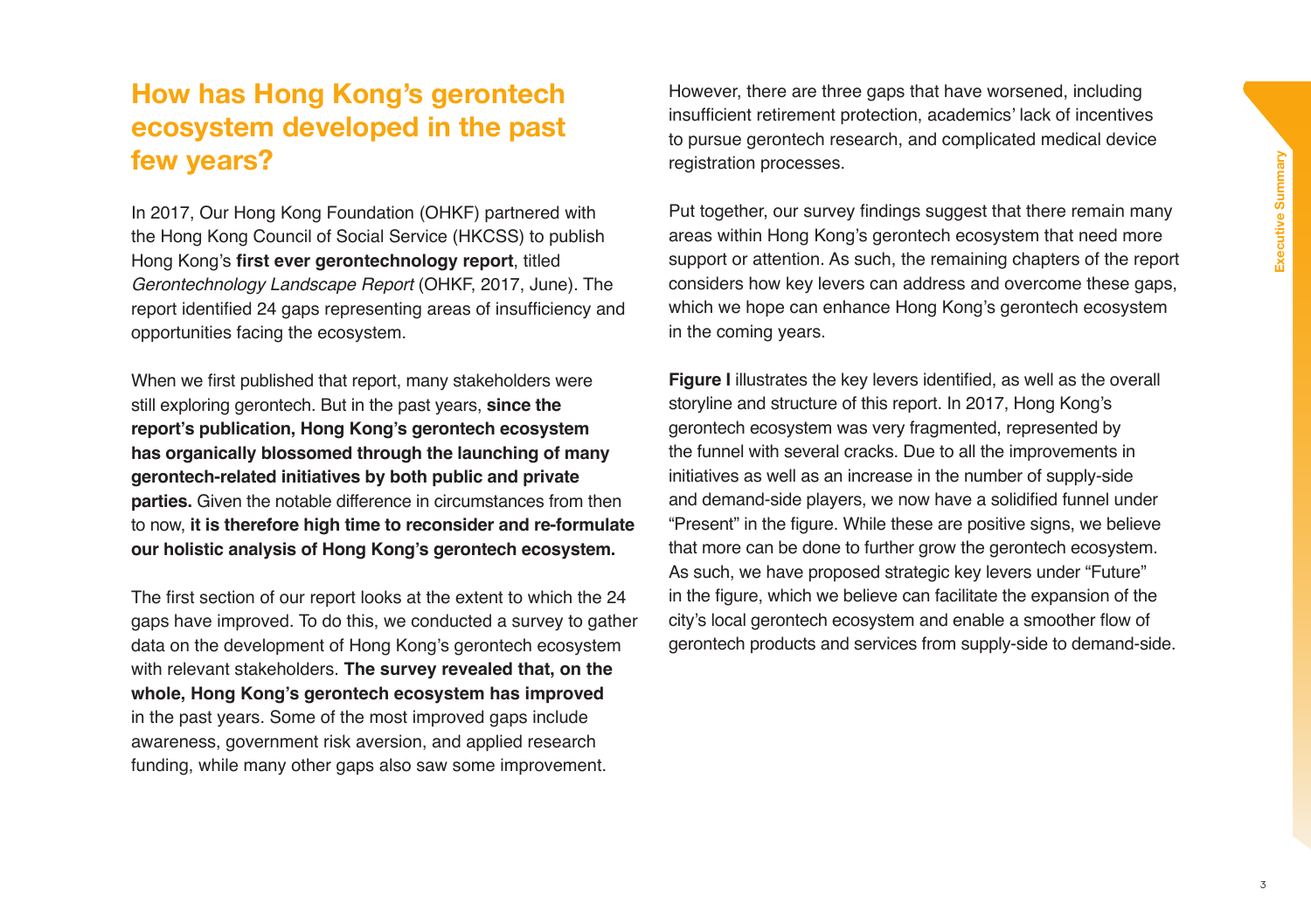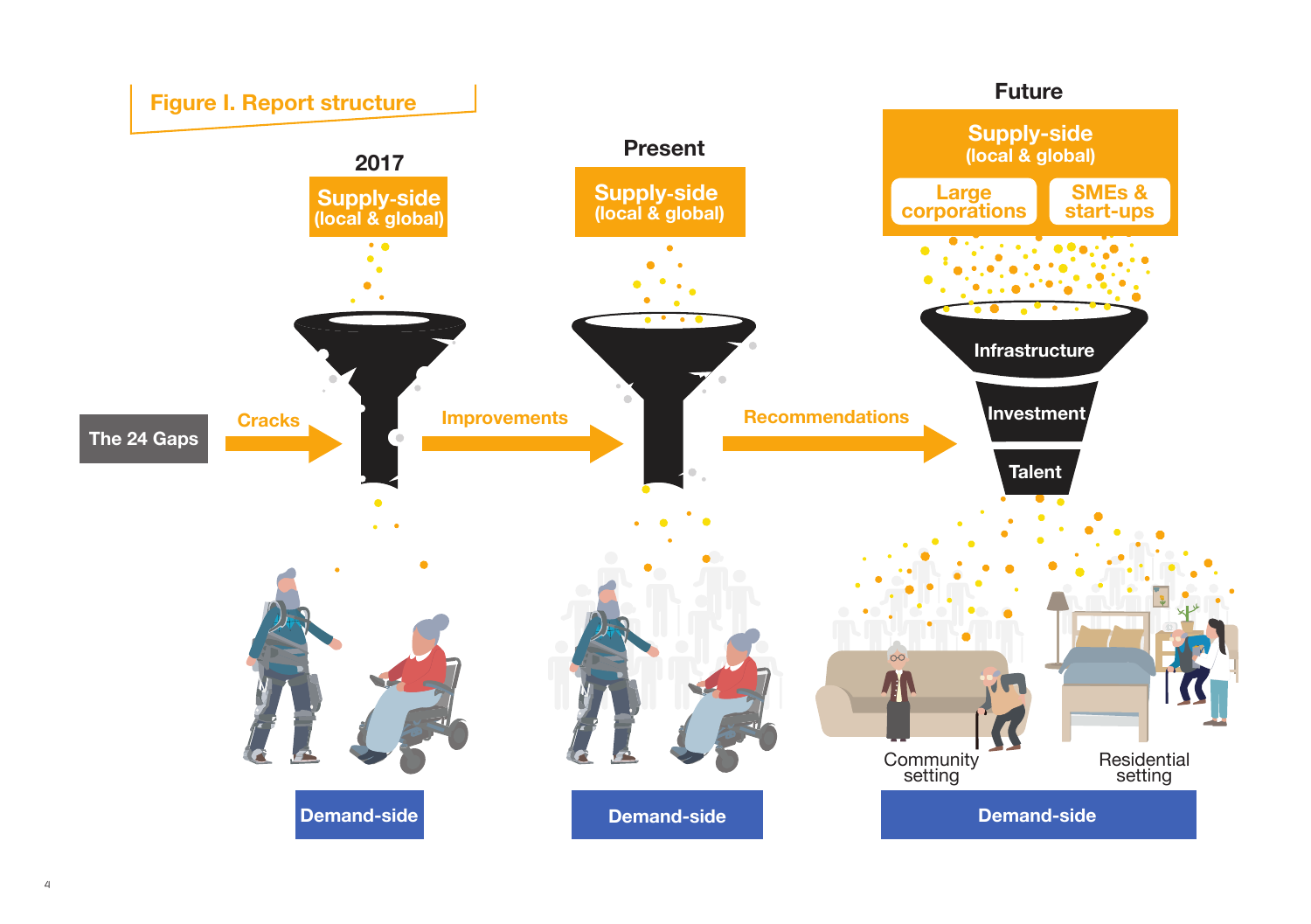Each of the key levers identified form a chapter of this report. **Chapter 1** discusses supply-side support, namely relating to receiving user feedback, specific issues faced by start-ups, and issues concerning import and export. **Chapter 2** discusses demand-side needs, differentiated based on elderly living in residential setting compared to those living in a community setting. **Chapter 3** discusses how to improve the availability of gerontechfriendly infrastructure, both within public spaces and inside private homes. **Chapter 4** discusses how to leverage public-private investment partnerships for gerontech. **Chapter 5** discusses how to nurture the relevant talent to sustain the gerontech ecosystem, including the creation of gerontech consultants, facilitating knowledge transfer, and enhancing general education.

## **1. Enabling supply-side to produce more and better gerontech products and services**

Within Hong Kong's gerontech ecosystem, the "supply-side" refers to organisations and individuals that create and supply gerontech products and services to consumers. The past years have seen an increase in the quantity and quality of gerontech suppliers, which has brought more gerontech products and services to the market. Yet, there remains a gap in actually bringing these products and services into the hands of users.

Connecting supply-side with demand-side stakeholders is one of the main focuses of the Gerontechnology Platform (GT Platform), an initiative funded by the Hong Kong SAR Government (the Government)'s Social Innovation and Entrepreneurship Development Fund (SIE Fund) and coordinated by HKCSS to lead collaborative efforts within the gerontech ecosystem (HKCSS, 2021). The GT Platform is therefore ideally positioned to implement several recommendations about connecting supplyside with demand-side, such as those related to user feedback. As another mandate of the GT Platform is capacity building, it is also well-positioned to implement recommendations related to increasing start-up specific support and providing additional mechanisms to enhance the import and export of gerontech products and services.

#### **1.1 Increasing opportunities for suppliers to obtain user feedback**

Many suppliers face difficulties in obtaining user feedback, which is especially important to gerontech because many elders and PwD have specific health or social needs. We therefore recommend the Government to create more opportunities for suppliers to obtain user feedback at every stage of the product development cycle. At the early stages, companies and financiers struggle to conduct gerontech market analysis due to limited data, such as the health and social needs of end-users or their gerontech consumption patterns. As such, **we recommend that the Census and Statistics Department collaborate with relevant government departments to conduct a thematic survey on the size and needs of the gerontech market.**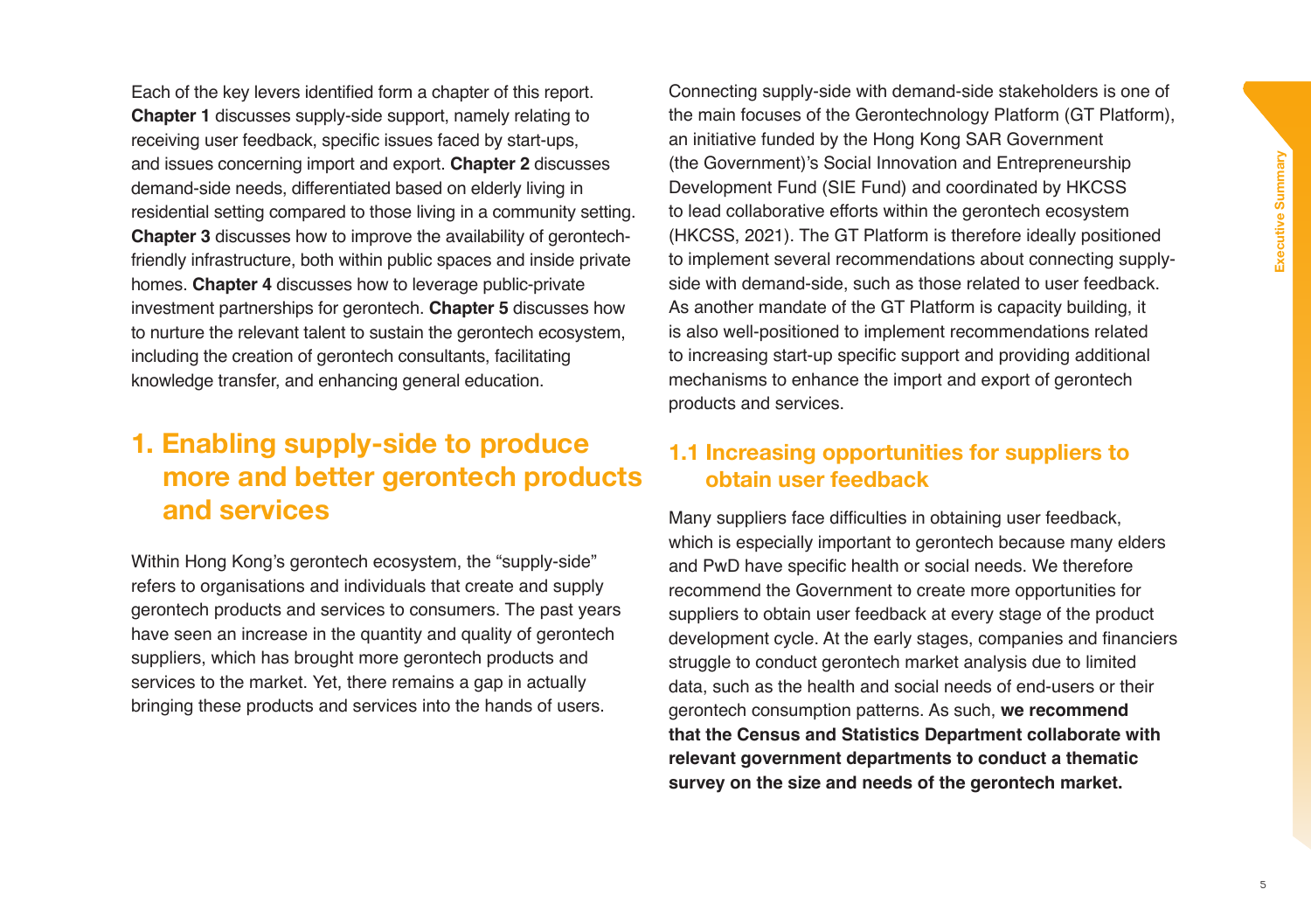During the middle stages, suppliers need access to testing grounds for end-users to give them feedback for product enhancement; testing grounds can also test how effective products are in helping end-users. **In the future, we recommend that the GT Platform's testing grounds allow for relevant parties to conduct both gerontech product evaluation and enhancement.** Also, to enable suppliers to further obtain post-procurement feedback on their products following their market release, **we recommend that the GT Platform add a comment function to their existing Product List.**

### **1.2 Specific support structures for start-ups**

Generally, start-ups need more support than large corporations because of their comparatively limited access to financial and human resources. Many gerontech start-ups face the additional hurdle as they struggle to access end-users. To this end, **we recommend that the GT Platform set up an Elderly, PwD & Caregiver Advisory Panel, consisting of end-users who can readily provide feedback to start-ups.** Many gerontech start-ups also struggle to understand user needs and the regulatory requirements of the elderly and rehabilitation services sector. As such, **we recommend the GT Platform to provide a specific training course for start-ups** that explain user needs in relation to ageing, disability, and rehabilitation, as well as the operational context and regulatory requirements of the elderly and rehabilitation services sector.

### **1.3 Mechanisms to facilitate the import and export of gerontech products and services**

Due to Hong Kong's limited gerontech market size, many local suppliers desire to expand into the emerging Greater Bay Area (GBA) market. Yet, many struggle with learning how to do this. To this extent, **we recommend that the GT Platform help local start-ups to conduct site visits and product trials at service units in the GBA. We also recommend the Central Government to explore the option of having approved products from the Social Welfare Department's Innovation and Technology Fund for Application in Elderly and Rehabilitation Care (\$1 billion I&T Fund) Reference List allowed for direct use in GBA service units.**

Our small market size also means that many foreign companies are reluctant to import and localise their products. To overcome this, **we recommend the GT Platform to collaborate with InvestHK to create strategic partnerships with international gerontech organisations and platforms.** Furthermore, **we recommend that GT Platform and InvestHK collaborate to create a gerontech "Regulation & Localisation Consultancy",** which would help overseas companies understand gerontechrelated standards and cultural practices in Hong Kong, as well as provide local gerontech companies with information on overseas gerontech standards and cultural practices.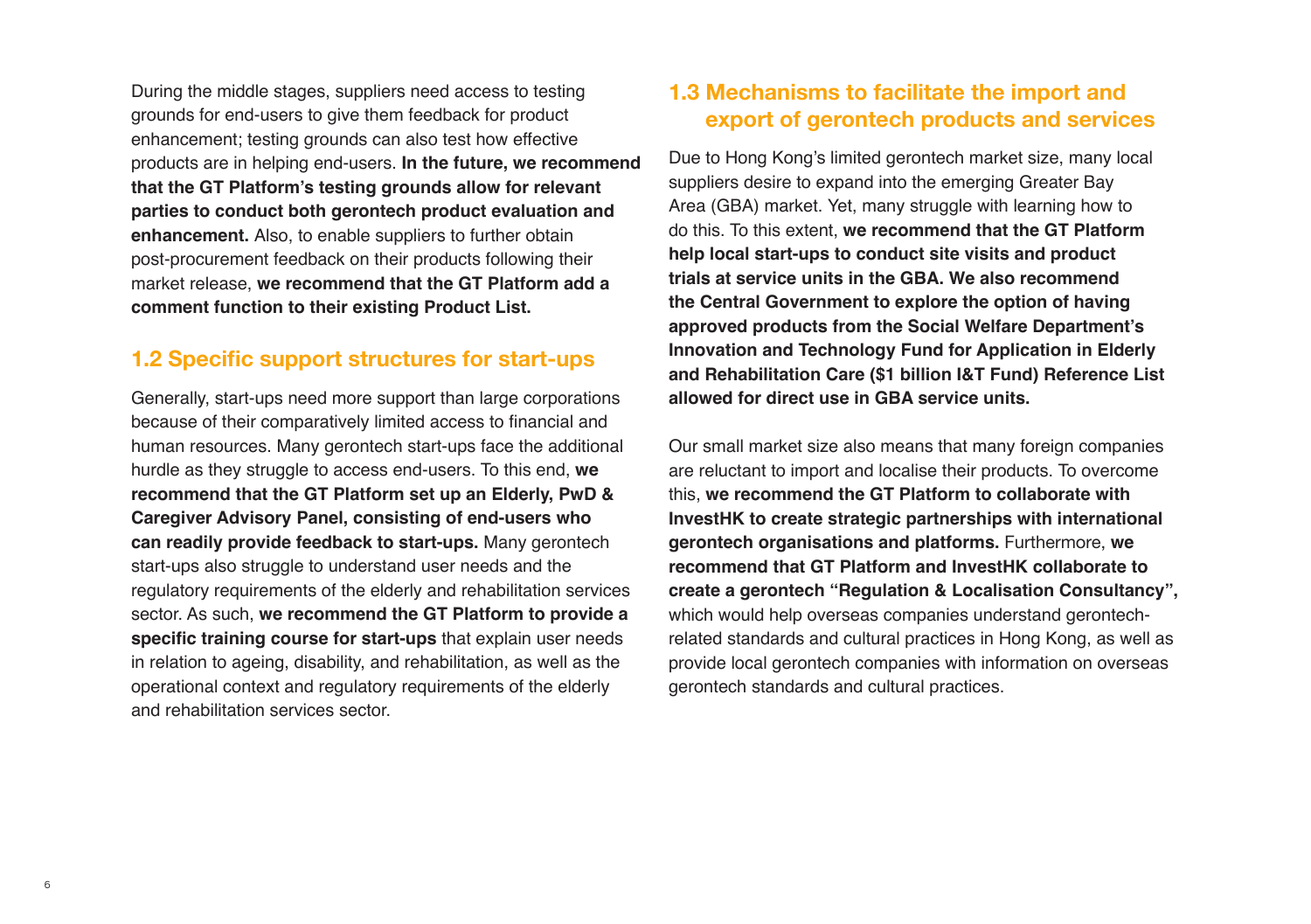## **2. Increasing demand-side's financial accessibility to gerontech products and services**

Within the gerontech ecosystem, the "demand-side" refers to ends-users, including the elderly, PwD, and caregivers in either institutional or home settings. In recent years, we have seen a growth in the demand-side, with more end-users accessing and using gerontech as an organic response to the increase in supply.

Due to increasing levels of tech penetration and higher educational attainment among the young old (aged 45–64), we anticipate significant market potential for gerontech. However, at present, many existing demand-side users and organisations do not have enough purchasing power to acquire gerontech on their own. The Government must therefore play a key role in generating momentum to sustain the gerontech market's growth in the coming years. In particular, they must consider how to support both end-users living in institutional and community settings.

#### **2.1 Elderly living in care homes**

One of the most important financial drivers to Hong Kong's gerontech ecosystem is the Government's \$1 billion I&T Fund, which subsidises Government-subvented elderly and rehabilitation service units to purchase and rent gerontech products. The \$1 billion I&T Fund encompasses two schemes: i) procurement/rental of innovative technology products; and ii) trial use of newly developed products.

One significant issue is that 100% privately funded elderly and rehabilitation service units do not have access to the \$1 billion I&T Fund. As more than half of the residential care homes for the elderly are 100% privately funded, many elderly living in residential institutions do not benefit from the \$1 billion I&T Fund. **We therefore recommend the Government to renew the \$1 billion I&T Fund after its completion in the 2023/24 fiscal year and extend the renewed funding scheme to cover all care homes.** Specific measures should be in place to ensure that the service quality of 100% privately funded organisations is comparable to that of subsidised elderly care homes.

Another key issue is that the \$1 billion I&T Fund's trial use scheme has received little reception. For instance, applicant's lack of technical know-how has deterred them from making rightful applications. To improve this, **we recommend that the Social Welfare Department empower applicants by providing more information for the trial use scheme,** such as a detailed handbook to help applicants identify and select appropriate gerontech products for trial.

#### **2.2 Elderly living in the community**

**One of the largest challenges currently facing Hong Kong's gerontech ecosystem is helping end-users in the community to access and use gerontech.** Currently, the Government's primary gerontech-related spending—the aforementioned \$1 billion I&T Fund—mainly benefits institutions. However, less than 8.1% of Hong Kong's elderly live in residential settings, whereas most elderly (91.9%) live in domestic households within the community (C&SD, 2018). As such, the majority of end-users who live in the community lack the Government's support to procure gerontech.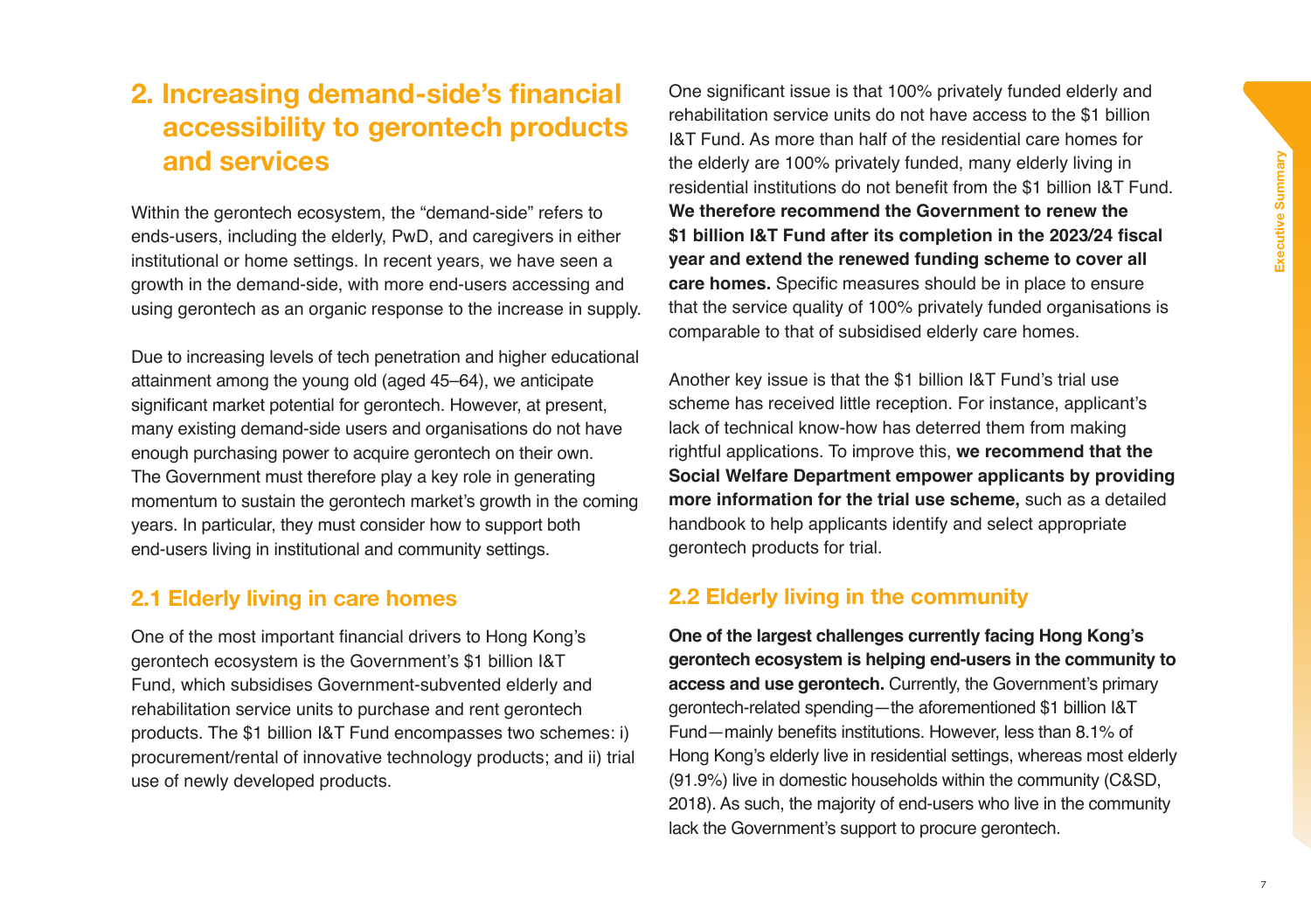But in the short to medium term, it is difficult to expect current end-users in the community to procure gerontech without some financial assistance, as Hong Kong's inadequate retirement protection system provides elderly with little incentive to spend money, especially on gerontech. However, elderly do have access to different voucher schemes that subsidise the cost of certain medical or welfare care services, and there is widespread support for vouchers to be expanded to cover the procurement of gerontech.

Therefore, **we recommend the Government to extend the scope and increase the amount of the Elderly Healthcare Voucher Scheme (EHCVS) and the Community Care Service Voucher (CCSV) to allow for the purchase or rental of gerontech products.** Such an extension is justifiable because the preventive and rehabilitative nature of gerontech products closely aligns with the EHCVS's objective to promote preventive care and the CCSV's objective to promote ageing-in-place.

**We also recommend that the voucher extension be clear on what gerontech products are covered for whom.** This should be done through a pre-approved list with two tiers, namely **Tier I** for basic, lower-valued products that encourage prevention and **Tier II** for more advanced, higher-valued products that can better support frail elderly. All end-users can purchase or rent Tier I products through the EHCVS voucher extension, while Tier II products are reserved for users with moderate or severe needs to purchase or rent via the CCSV voucher extension. Due to the Tier II products' more advanced nature, an additional referral from an occupational therapist or a physiotherapist should be required.

## **3. Enhancing city-wide gerontech infrastructural capacities**

In Hong Kong, many end-users cannot easily view gerontech products and do not know where to procure these products within their local communities. In addition, many end-users who live in the community—particularly those living in private housing—have difficulty installing gerontech in their homes. These issues indicate the extent to which there are few "gerontech-friendly" public and private infrastructures in Hong Kong.

### **3.1 Increasing district-level accessibility to gerontech**

There is currently no public space where end-users can easily access gerontech products in all 18 districts in Hong Kong. While there are a few privately-run gerontech showrooms, they are not present in all districts, and it is also often not possible to purchase or rent gerontech products on display in these showrooms. We therefore believe that the Government should take a leading role in increasing the physical accessibility of gerontech products to end-users living in the community.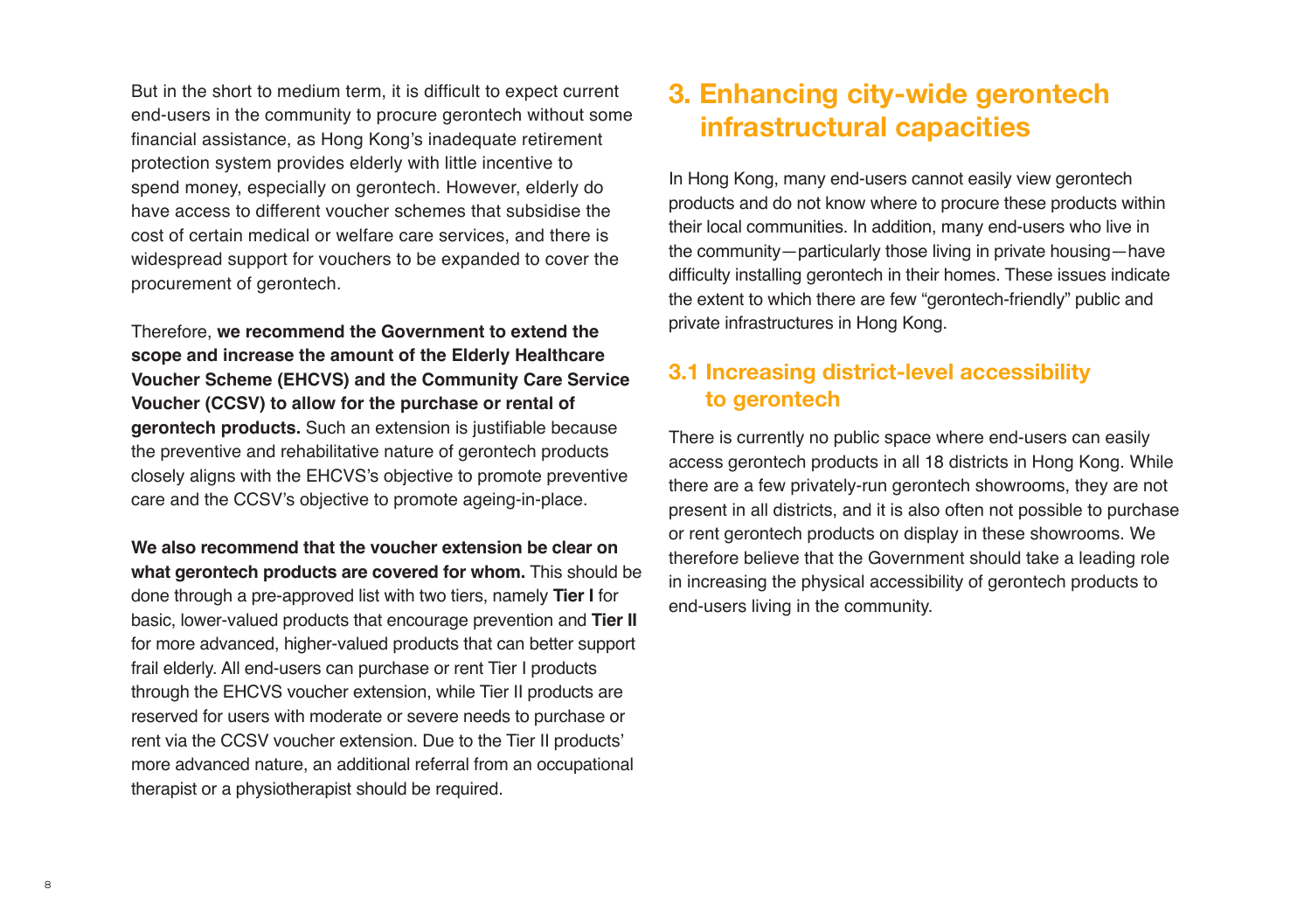As such, **we recommend that the Government build a** 

**"Gerontech Corner" in District Health Centres.** We envision this Gerontech Corner to perform three key functions. First, it can host gerontech-related public education and awareness-raising activities. Second, end-users should be able to directly purchase or rent products on display through the voucher scheme extensions. Third, the Gerontech Corner should also operate as a "product testing hub" enabling user feedback from visitors to be collected.

#### **3.2 Home Modification Scheme**

It is necessary to provide elderly and PwD with a safe and accessible home environment to facilitate their independent living and avoid institutionalisation. Currently, there are some initiatives that help end-users living in public housing to receive basic home modification, such as widening doorways, laying non-slip floor tiles, and installing handrails. Unfortunately, similar schemes do not exist for end-users living in private housing. **We therefore recommend the Buildings Department to create a similar Home Modification Scheme for elderly and PwD living in private housing.** Eligible households should be entitled to a one-time grant of maximum HKD \$10,000 for costs incurred.

## **4. Leveraging public-private partnership financing models for innovative gerontech service delivery**

Accompanying the expansion of Hong Kong's gerontech ecosystem in recent years is a growth in the number of financiers interested in investing into gerontech. However, despite both public and private financiers' interests in funding gerontech projects, there are few gerontech public-private partnerships.

**Pay-for-Success** (PFS) is an innovative financing model for social services. In short, private investors fund a social project under the agreement that—only if the service provider meets pre-determined outcome-based Key Performance Indicators (KPIs) measured through social impact assessments—will the Government then repay the private investor with interest. PFS is particularly suitable for testing innovative and preventive services, which greatly suits the nature of gerontech products and services. **We therefore recommend using PFS as an innovative way to bring together public and private financiers within the gerontech industry.**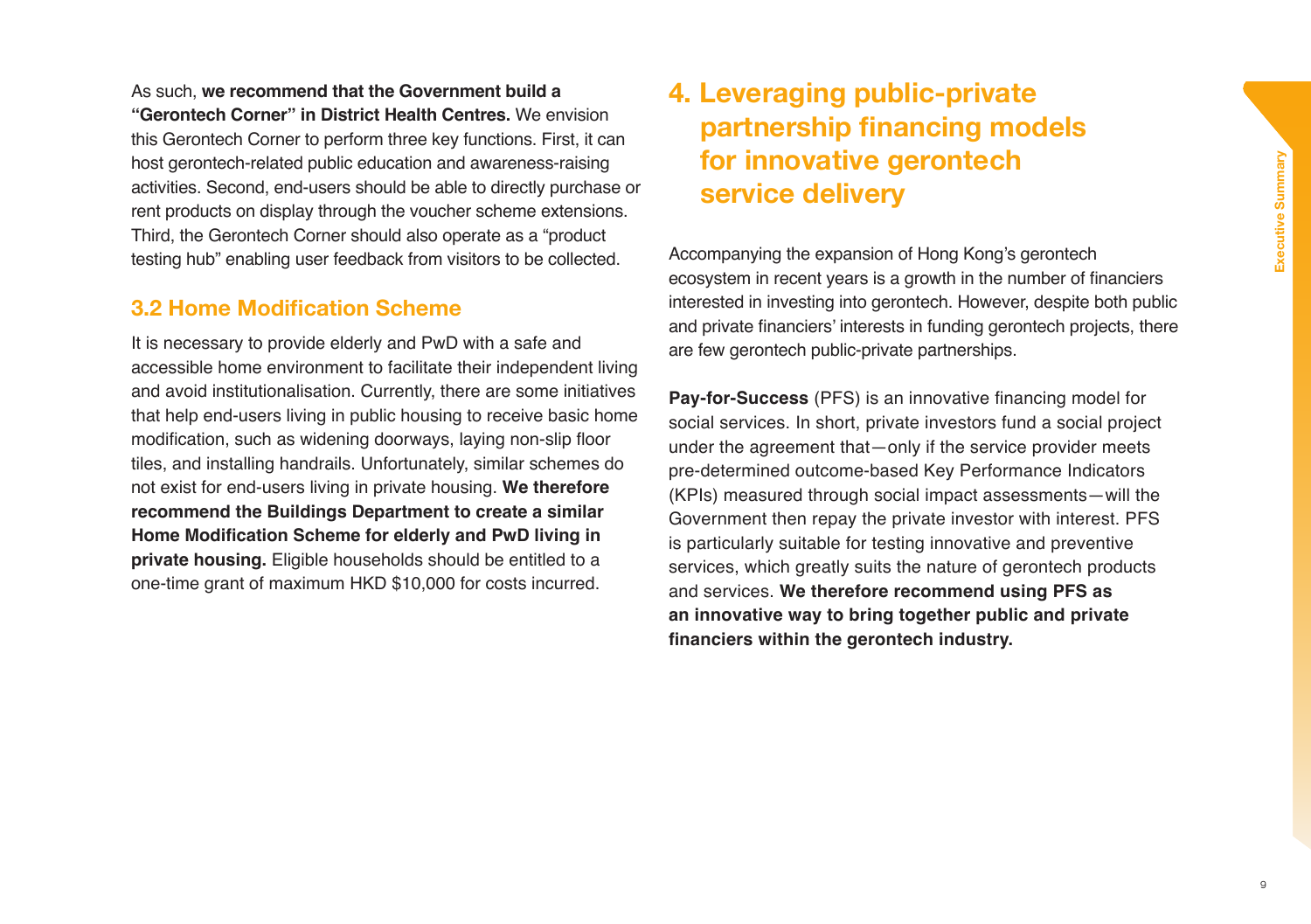# **5. Training up the next generation of innovative gerontech industry professionals**

Many of Hong Kong's efforts in education and training of gerontech-specific skills are either scattered or not formally recognised. If Hong Kong hopes to develop the gerontech industry to its fullest potential, it needs to align and nurture talent who are passionate and have the necessary skill sets to drive and meet the various needs of the industry.

### **5.1 Vocational training for gerontechspecific skills**

The procurement of gerontech is not only limited to an individual product—it also refers to a lengthy process, one that generally requires the involvement of different professionals at different stages. To streamline this, **we recommend training up gerontech consultants as the primary contact person to assist elderly and PwD to purchase or rent gerontech.** To provide formal training and recognition in the care sector, **we recommend the Social Welfare Department to introduce a new vocational qualifications pathway under the Qualifications Framework to certify and register gerontech consultants in Hong Kong.** 

### **5.2 Entrepreneurial support and training**

To promote research-driven gerontech innovation in universities, flexible policies for researchers to translate their output into real-life impact is needed. The terms and conditions offered by universities in Hong Kong for researchers seeking commercialisation remain very unattractive. First**, we recommend that Hong Kong universities provide flexible policies on patent ownership and buyout.** Second, **we recommend that universities identify suitable licensing terms and revenue-distribution ratios.** Third, **we recommend universities to consider accepting a small share of equity as compensation for paying for the licensing fees of spin-off companies.**

In 2014, the Technology Start-up Support Scheme for Universities (TSSSU) was launched to encourage students and faculty members to establish technology start-ups or commercialise their research and development outcomes by forming spinoffs (Innovation and Technology Fund, 2021). To encourage collaboration with welfare services, **we recommend TSSSU to enhance the existing funding mechanism, as well as establish a second phase of funding. We also suggest that the prerequisite for accessing Phase II TSSSU funding to include industry collaboration with welfare service providers, such as elderly or rehabilitation service units.** To improve commercial prospects, TSSSU can recommend start-ups to create industry partnerships with service units that register to become gerontech testbeds under the GT Platform.